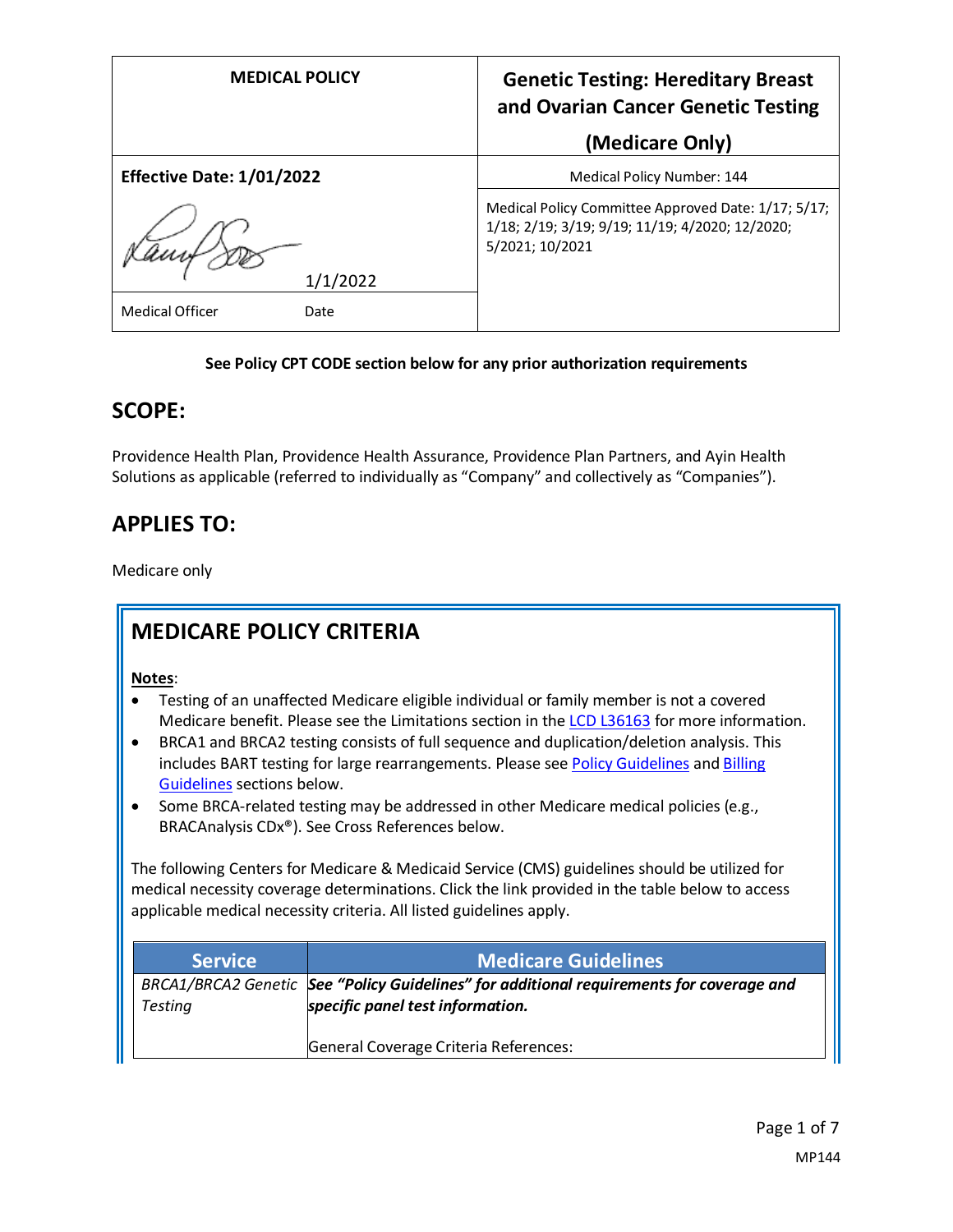| For testing performed in CA or NV: LCD: MoIDX: BRCA1 and BRCA2<br>Genetic Testing (L36161)<br>For testing performed in GA, TN, AL, NC, SC, VA, WV: LCD: MoIDX: |
|----------------------------------------------------------------------------------------------------------------------------------------------------------------|
| BRCA1 and BRCA2 Genetic Testing (L36082)                                                                                                                       |

# <span id="page-1-0"></span>**POLICY GUIDELINES**

BART testing for large rearrangements (e.g., large deletions and/or duplications) may be included and is covered as a component of BRCA1 and/or 2 testing when medical necessity criteria above are met.

PLEASE READ: For any test within a service area which follows and uses MolDX Program policies and coverage guidance, all tests and assays require evaluation to determine if the test meets Medicare's reasonable and necessary requirement. Only tests which demonstrate analytical and clinical validity, and clinical utility at a level that meets the Medicare reasonable and necessary requirement are eligible for coverage under Medicare.

The outcome of MolDX TA reviews is maintained in the [DEX™ Diagnostics Exchange registry catalog.](https://app.dexzcodes.com/login)

- Genetic tests noted as "covered" within this registry **may be medically reasonable and necessary** when all other Medicare coverage requirements are met, including criteria found in LCDs or LCAs.
- In contrast, if a test does **not** have a coverage determination noted within the registry, clinical validity or utility has not been established via the TA review process and the test **not considered medically reasonable and necessary** under *SSA §1862(a)(1)(A)* until a MolDX review is complete and coverage is indicated by MolDX or any other Medicare contractor (MAC) that uses MolDX policies or coverage guidance.

Related panel tests include:

Note: This list was accurate at the time of publication, but it is subject to change at any time by the Medicare MolDX Program contractor.

| <b>Proprietary Test Name</b><br>(When performed for HBOC-related<br>conditions) | Laboratory                  | <b>MoIDX TA Review Outcome</b><br>(as found in the DEX™<br>Diagnostics Exchange registry) |
|---------------------------------------------------------------------------------|-----------------------------|-------------------------------------------------------------------------------------------|
| <b>BRCAplus</b>                                                                 | Ambry Genetics (California) | Covered                                                                                   |
| <b>BRCAplus-Expanded</b>                                                        | Ambry Genetics (California) | Covered                                                                                   |
| <b>BreastNext</b> (No longer appears to be<br>offered)                          | Ambry Genetics (California) | Covered (while it was offered)                                                            |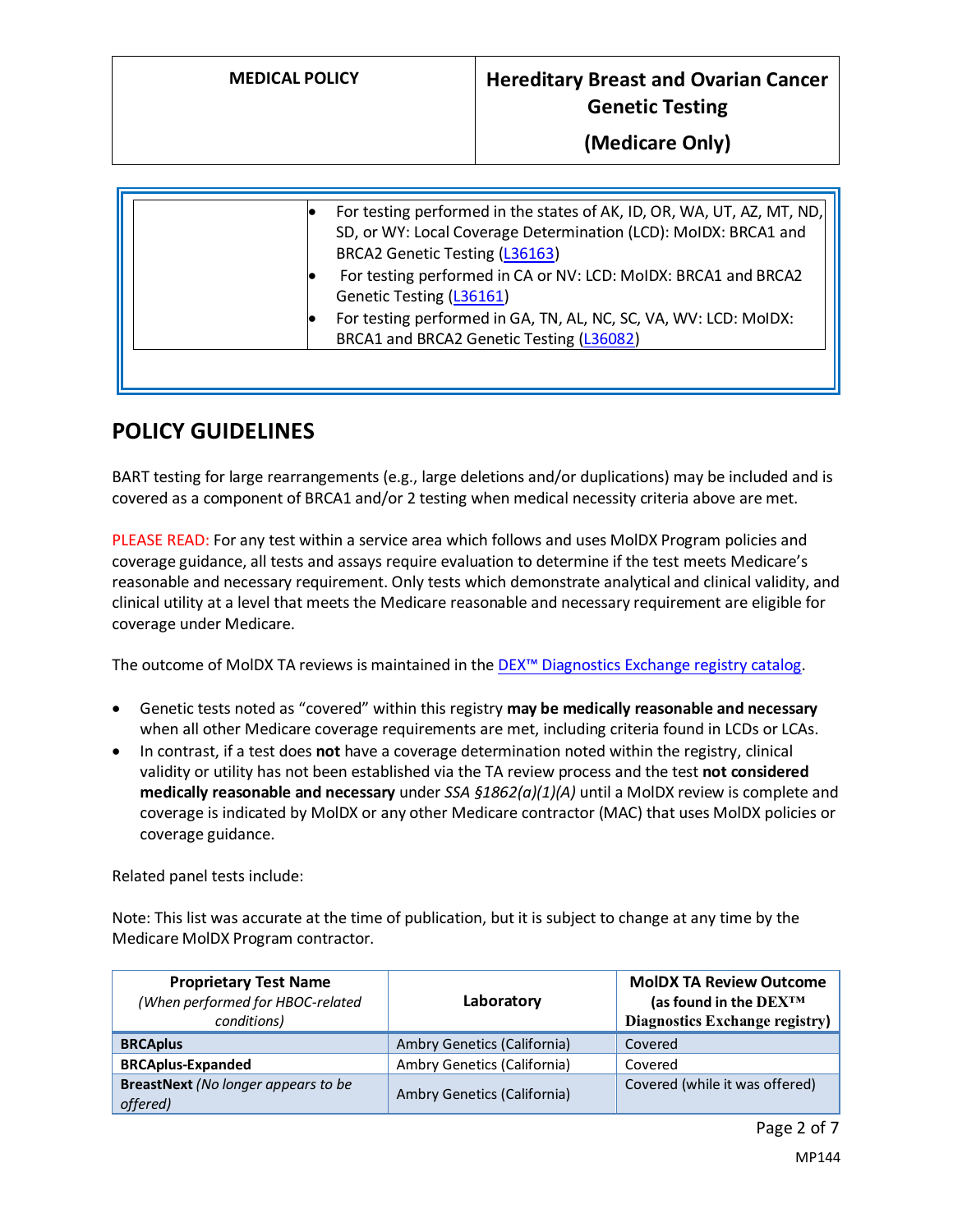# **MEDICAL POLICY Hereditary Breast and Ovarian Cancer Genetic Testing**

#### **(Medicare Only)**

| <b>CancerNext</b>                                           | Ambry Genetics (California)                                                                                                                                                   | Covered                                                                         |
|-------------------------------------------------------------|-------------------------------------------------------------------------------------------------------------------------------------------------------------------------------|---------------------------------------------------------------------------------|
| CancerNext +RNAinsight™                                     | Ambry Genetics (California)                                                                                                                                                   | <b>Not Covered</b>                                                              |
| <b>CancerNext-Expanded</b>                                  | Ambry Genetics (California)                                                                                                                                                   | <b>Not Covered</b>                                                              |
| CancerNext-Expanded +RNAinsight™                            | Ambry Genetics (California)                                                                                                                                                   | <b>Not Covered</b>                                                              |
| GYNPlus <sup>®</sup> (No longer appears to be<br>offered)   | Ambry Genetics (California)                                                                                                                                                   | Not Covered (No TA review<br>performed as of most recent<br>policy review date) |
| myRisk <sup>®</sup> Hereditary Cancer                       | Myriad (Utah)                                                                                                                                                                 | Covered                                                                         |
| myRisk <sup>®</sup> Hereditary Cancer Update                | Myriad (Utah)                                                                                                                                                                 | Not Covered                                                                     |
| <b>OvaNext</b>                                              | Ambry Genetics (California)                                                                                                                                                   | Not Covered (No TA review<br>performed as of most recent<br>policy review date) |
| <b>VistaSeq Breast and Gyn Cancer Profile</b>               | LabCorp / Integrated Genetics /<br>Integrated Oncology (Any state;<br>LabCorp is headquartered in North<br>Carolina, so LCD used would be<br>selected based on this location) | Covered                                                                         |
| <b>VistaSeq Breast Cancer Profile</b>                       | LabCorp / Integrated Genetics /<br>Integrated Oncology (Any state;<br>LabCorp is headquartered in North<br>Carolina, so LCD used would be<br>selected based on this location) | Covered                                                                         |
| <b>VistaSeq Hereditary Cancer Panel</b>                     | LabCorp / Integrated Genetics /<br>Integrated Oncology (Any state;<br>LabCorp is headquartered in North<br>Carolina, so LCD used would be<br>selected based on this location) | Covered                                                                         |
| <b>VistaSeq Hereditary Cancer without</b><br><b>BRCA</b>    | LabCorp / Integrated Genetics /<br>Integrated Oncology (Any state;<br>LabCorp is headquartered in North<br>Carolina, so LCD used would be<br>selected based on this location) | Covered                                                                         |
| VistaSeq High/Moderate Risk Breast<br><b>Cancer Profile</b> | LabCorp / Integrated Genetics /<br>Integrated Oncology (Any state;<br>LabCorp is headquartered in North<br>Carolina, so LCD used would be<br>selected based on this location) | Covered                                                                         |

#### <span id="page-2-0"></span>**BILLING GUIDELINES**

Please refer to the following local coverage articles (LCAs) for coding and billing assistance:

• LCA: Billing and Coding: MoIDX: BRCA1 and BRCA2 Genetic Testing [\(A57355\)](https://www.cms.gov/medicare-coverage-database/details/article-details.aspx?articleId=57355&ver=9&LCDId=36163)<sup>2</sup>

BART testing for large rearrangements (e.g., large deletions and/or duplications), billed with 81164 **OR** 81166 and/or 81167, may be denied as not covered when the medical necessity for hereditary breast or ovarian cancer testing above is not met.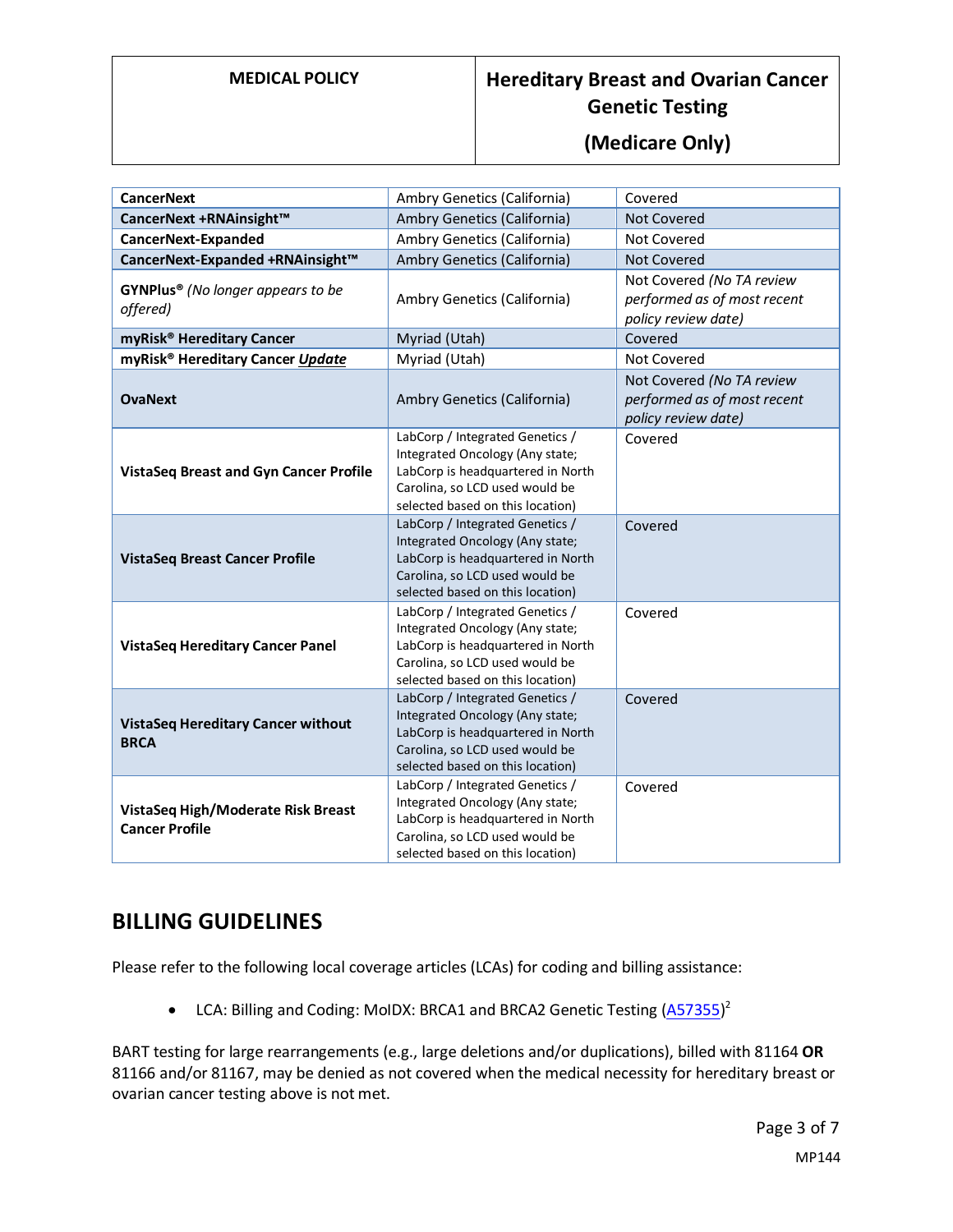When no specific CPT or HCPCS code exists for the panel, the provider is required to bill using an unlisted code. It is not appropriate for the provider to bill any of the tests in a panel separately as if they were performed individually. This is a misrepresentation of services performed and is not appropriate based on either CPT or CMS guidelines. In a "Healthcare Fraud Prevention Partnership" white paper published in May, 2018, CMS identified unbundling of lab panels as an example of fraudulent billing.

# **CPT/HCPCS CODES**

Genetic testing for hereditary breast and/or ovarian cancer may include but is not limited to any of the CPT codes listed below. Additional codes may apply.

| <b>Medicare Only</b> |                                                                                                                                                                                                                                                                                                                                                                                             |
|----------------------|---------------------------------------------------------------------------------------------------------------------------------------------------------------------------------------------------------------------------------------------------------------------------------------------------------------------------------------------------------------------------------------------|
|                      | <b>Prior Authorization Required</b>                                                                                                                                                                                                                                                                                                                                                         |
| 0102U                | Hereditary breast cancer-related disorders (eg, hereditary breast cancer, hereditary ovarian<br>cancer, hereditary endometrial cancer), genomic sequence analysis panel utilizing a<br>combination of NGS, Sanger, MLPA, and array CGH, with MRNA analytics to resolve variants<br>of unknown significance when indicated (17 genes [sequencing and deletion/duplication])<br>(BreastNext®) |
| 0103U                | Hereditary ovarian cancer (eg, hereditary ovarian cancer, hereditary endometrial cancer),<br>genomic sequence analysis panel utilizing a combination of NGS, Sanger, MLPA, and array<br>CGH, with MRNA analytics to resolve variants of unknown significance when indicated (24<br>genes [sequencing and deletion/duplication], EPCAM [deletion/duplication only])<br>$(Ov a Next^{\circ})$ |
| 0129U                | Hereditary breast cancer-related disorders (eg, hereditary breast cancer, hereditary ovarian<br>cancer, hereditary endometrial cancer), genomic sequence analysis and<br>deletion/duplication analysis panel (ATM, BRCA1, BRCA2, CDH1, CHEK2, PALB2, PTEN, and<br>TP53) (BRCAPlus)                                                                                                          |
| 0137U                | PALB2 (partner and localizer of BRCA2) (eg, breast and pancreatic cancer) mRNA sequence<br>analysis (List separately in addition to code for primary procedure) (RNAinsight™ for PALB2)                                                                                                                                                                                                     |
| 0138U                | BRCA1 (BRCA1, DNA repair associated), BRCA2 (BRCA2, DNA repair associated) (eg,<br>hereditary breast and ovarian cancer) mRNA sequence analysis (List separately in addition<br>to code for primary procedure) (RNAinsight™ for BRCA1/2)                                                                                                                                                    |
| 0238U                | Oncology (Lynch syndrome), genomic DNA sequence analysis of MLH1, MSH2, MSH6, PMS2,<br>and EPCAM, including small sequence changes in exonic and intronic regions, deletions,<br>duplications, mobile element insertions, and variants in non-uniquely mappable regions                                                                                                                     |
| 81162                | BRCA1, BRCA2 (Breast Cancer 1 AND 2) (EG, Hereditary breast and ovarian cancer) Gene<br>analysis; full sequence analysis and full duplication/deletion analysis                                                                                                                                                                                                                             |
| 81163                | BRCA1 (BRCA1, DNA repair associated), BRCA2 (BRCA2, DNA repair associated) (eg,<br>hereditary breast and ovarian cancer) gene analysis; full sequence analysis                                                                                                                                                                                                                              |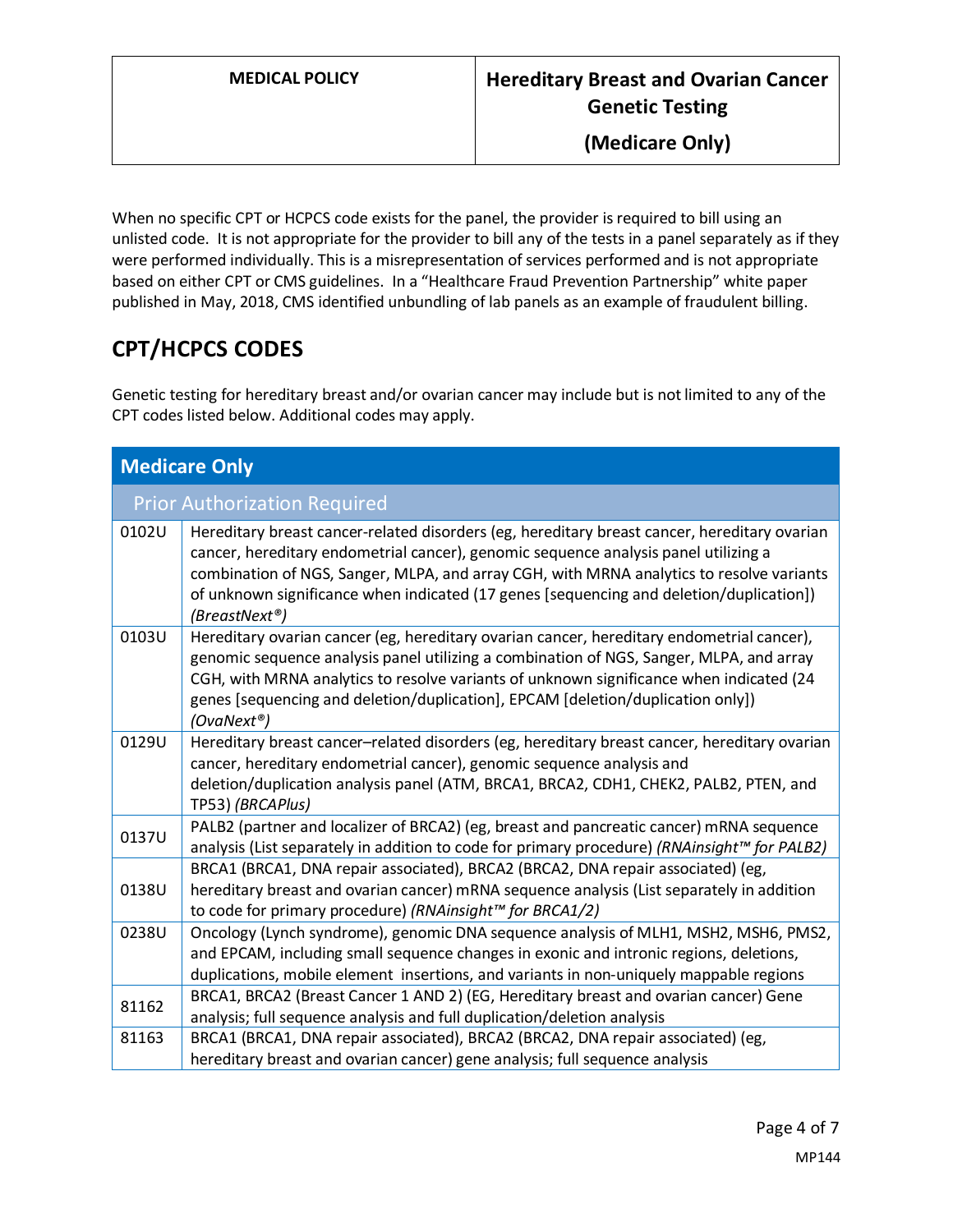# **MEDICAL POLICY Hereditary Breast and Ovarian Cancer Genetic Testing**

# **(Medicare Only)**

| 81164 | BRCA1 (BRCA1, DNA repair associated), BRCA2 (BRCA2, DNA repair associated) (eg,               |
|-------|-----------------------------------------------------------------------------------------------|
|       | hereditary breast and ovarian cancer) gene analysis; full duplication/deletion analysis (ie,  |
|       | detection of large gene rearrangements)                                                       |
| 81165 | BRCA1 (BRCA1, DNA repair associated) (eg, hereditary breast and ovarian cancer) gene          |
|       | analysis; full sequence analysis                                                              |
| 81166 | BRCA1 (BRCA1, DNA repair associated) (eg, hereditary breast and ovarian cancer) gene          |
|       | analysis; full duplication/deletion analysis (ie, detection of large gene rearrangements)     |
| 81167 | BRCA2 (BRCA2, DNA repair associated) (eg, hereditary breast and ovarian cancer) gene          |
|       | analysis; full duplication/deletion analysis (ie, detection of large gene rearrangements)     |
| 81212 | BRCA1, BRCA2 (Breast Cancer 1 AND 2) (EG, Hereditary breast and ovarian cancer) Gene          |
|       | analysis; 185delAG, 5385de AG, 5385insC, 6174delT variants                                    |
| 81215 | BRCA1 (Breast Cancer 1) (EG, Hereditary breast and ovarian cancer) Gene analysis; known       |
|       | familial variant                                                                              |
| 81216 | BRCA1 (Breast Cancer 2) (EG, Hereditary breast and ovarian cancer) Gene analysis; full        |
|       | sequence analysis                                                                             |
| 81217 | BRCA1 (Breast Cancer 2) (EG, Hereditary breast and ovarian cancer) Gene analysis; known       |
|       | familial variant                                                                              |
| 81307 | PALB2 (partner and localizer of BRCA2) (eg, breast and pancreatic cancer) gene analysis; full |
|       | gene sequence                                                                                 |
| 81308 | PALB2 (partner and localizer of BRCA2) (eg, breast and pancreatic cancer) gene analysis;      |
|       | known familial variant                                                                        |
| 81351 | TP53 (tumor protein 53) (eg, Li-Fraumeni syndrome) gene analysis; full gene sequence          |
| 81352 | TP53 (tumor protein 53) (eg, Li-Fraumeni syndrome) gene analysis; targeted sequence           |
|       | analysis (eg, 4 oncology)                                                                     |
| 81353 | TP53 (tumor protein 53) (eg, Li-Fraumeni syndrome) gene analysis; known familial variant      |
|       | Hereditary breast cancer-related disorders (EG, hereditary breast cancer, hereditary ovarian  |
| 81432 | cancer, hereditary endometrial cancer); Genomic sequence analysis panel, must include         |
|       | sequencing of at least 14 genes, including ATM, BRCA1, BRCA2, BRIP1, CDH1, MLH1, MSH2,        |
|       | MSH6, NBN, PALB2, PTEN, RAD51C, STK11, and TP53                                               |
| 81433 | Hereditary breast cancer-related disorders (eg, hereditary breast cancer, hereditary ovarian  |
|       | cancer, hereditary endometrial cancer); duplication/deletion analysis panel, must include     |
|       | analyses for BRCA1, BRCA2, MLH1, MSH2, and STK11                                              |
|       | Targeted genomic sequence analysis panel, solid organ neoplasm, DNA analysis and RNA          |
| 81445 | analysis when performed, 5-50 genes (EG, ALK, BRAF, CDKN2A, EGFR, ERBB2, KIT, KRAS,           |
|       | NRAS, MET, PDGFRA, PDGFRB, PGR, PIK3CA, PTEN, RET), interrogation for sequence variants       |
|       | and copy number variants or rearrangements, if performed                                      |
|       | Targeted genomic sequence analysis panel, solid organ or hematolymphoid neoplasm,             |
|       | DNA analysis and RNA analysis when performed, 51 or greater genes (EG, ALK, BRAF,             |
| 81455 | CDKN2A, CEBPA, DNMT3A, EGFR, ERBB2, EZH2, FLT3, IDH1, IDH2, JAK2, KIT, KRAS, MLL,             |
|       | NPM1, NRAS, MET, NOTCH1, PDGFRA, PDGFRB, PGR, PIK3CA, PTEN, RET), interrogation for           |
|       | sequence variants and copy number variants or rearrangements, if performed                    |
|       | Non-Covered                                                                                   |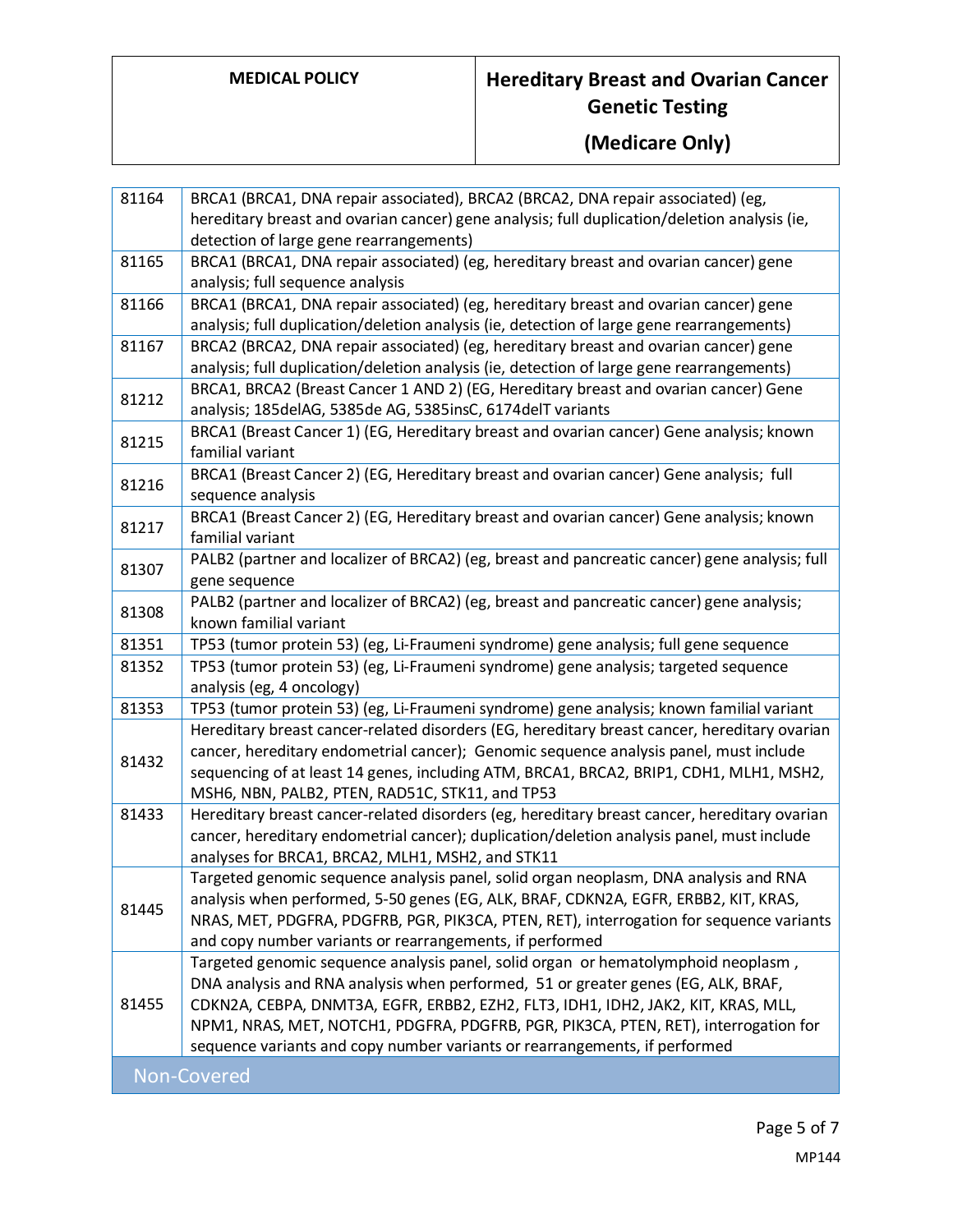|       | Based on an LCD or LCA, all codes in this section are <b>non-covered</b> by Medicare.                                                                                                                                                                                                                              |
|-------|--------------------------------------------------------------------------------------------------------------------------------------------------------------------------------------------------------------------------------------------------------------------------------------------------------------------|
| 0131U | Hereditary breast cancer-related disorders (eg, hereditary breast cancer, hereditary ovarian<br>cancer, hereditary endometrial cancer), targeted mRNA sequence analysis panel (13 genes)<br>(List separately in addition to code for primary procedure) (RNAinsight™ for BreastNext®)                              |
| 0132U | Hereditary ovarian cancer-related disorders (eg, hereditary breast cancer, hereditary<br>ovarian cancer, hereditary endometrial cancer), targeted mRNA sequence analysis panel (17<br>genes) (List separately in addition to code for primary procedure) (RNAinsight™ for<br>$Ov$ aNext <sup>®</sup> )             |
| 0134U | Hereditary pan cancer (eg, hereditary breast and ovarian cancer, hereditary endometrial<br>cancer, hereditary colorectal cancer), targeted mRNA sequence analysis panel (18 genes)<br>(List separately in addition to code for primary procedure) (RNAinsight™ for CancerNext®)                                    |
| 0135U | Hereditary gynecological cancer (eg, hereditary breast and ovarian cancer, hereditary<br>endometrial cancer, hereditary colorectal cancer), targeted mRNA sequence analysis panel<br>(12 genes) (List separately in addition to code for primary procedure) (RNAinsight <sup>™</sup> for<br>GynPlus <sup>®</sup> ) |
|       | <b>Unlisted Codes</b>                                                                                                                                                                                                                                                                                              |
|       | All unlisted codes will be reviewed for medical necessity, correct coding, and pricing at the                                                                                                                                                                                                                      |
|       | claim level. If an unlisted code is billed related to services addressed in this policy then                                                                                                                                                                                                                       |
|       | prior-authorization is required.                                                                                                                                                                                                                                                                                   |
| 81479 | Unlisted molecular pathology procedure                                                                                                                                                                                                                                                                             |

# **INSTRUCTIONS FOR USE**

Company Medical Policies serve as guidance for the administration of plan benefits. Medical policies do not constitute medical advice nor a guarantee of coverage. Company Medical Policies are reviewed annually and are based upon published, peer-reviewed scientific evidence and evidence-based clinical practice guidelines that are available as of the last policy update. The Companies reserve the right to determine the application of Medical Policies and make revisions to Medical Policies at any time. Providers will be given at least 60-days' notice of policy changes that are restrictive in nature.

The scope and availability of all plan benefits are determined in accordance with the applicable coverage agreement. Any conflict or variance between the terms of the coverage agreement and Company Medical Policy will be resolved in favor of the coverage agreement.

# **REGULATORY STATUS**

#### Mental Health Parity Statement

Coverage decisions are made on the basis of individualized determinations of medical necessity and the experimental or investigational character of the treatment in the individual case. In cases where medical necessity is not established by policy for specific treatment modalities, evidence not previously